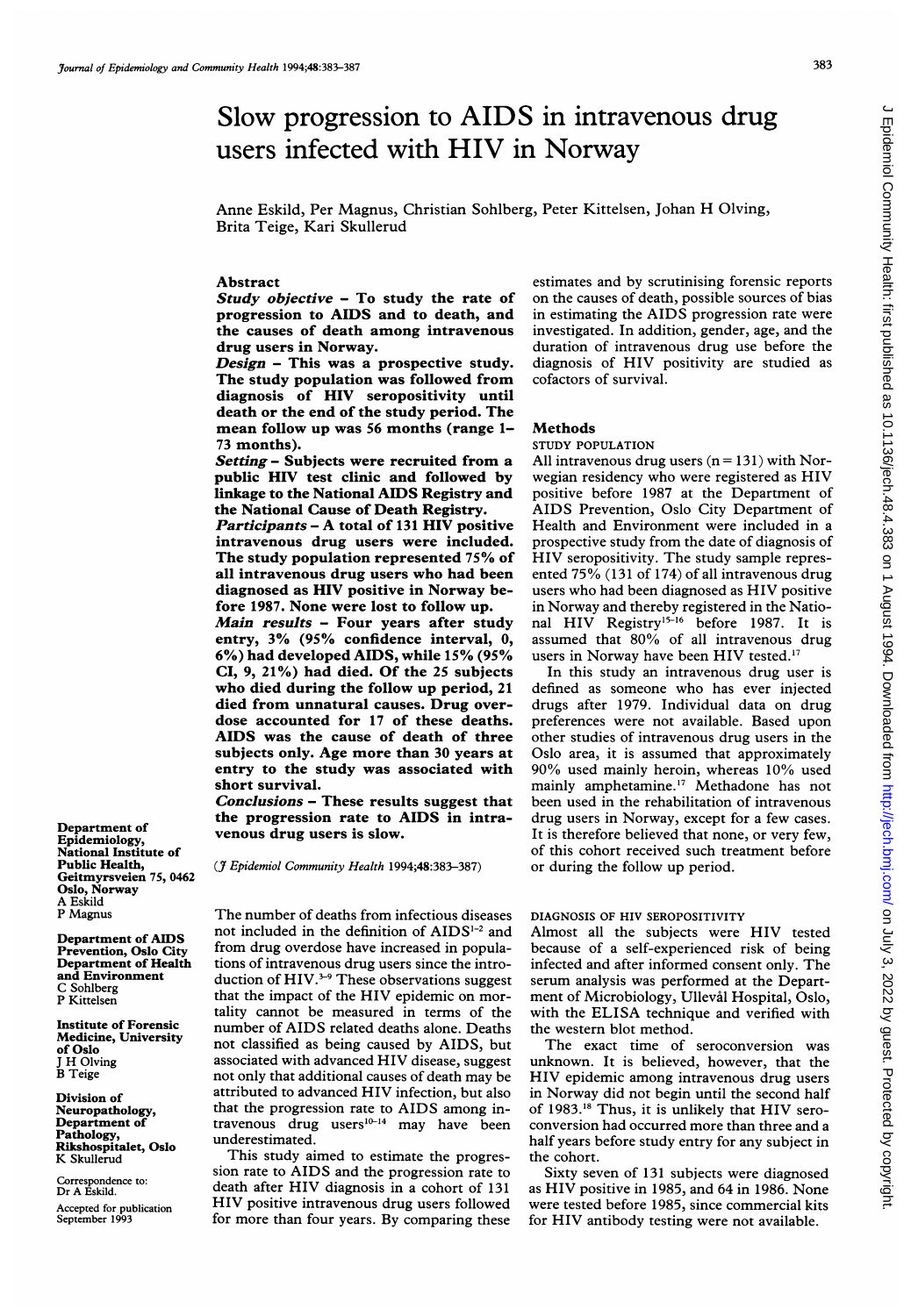### CLINICAL STATUS

One subject had AIDS when HIV positivity was diagnosed, but 115 were without major signs or symptoms of HIV infection at study entry and could therefore be classified as CDC II (n = 89) or CDC III (n = 26).<sup>1-2</sup> The remaining <sup>15</sup> had unknown clinical status. CD4 counts at study entry were not obtainable.

# FOLLOW UP

Follow up means that each subject's identification data were linked to the National AIDS Registry, National Institute of Public Health,<sup>15-</sup> <sup>16</sup> and the National Cause of Death Registry, Central Bureau of Statistics,'9 at the end of the follow up period, January 1991. Information on vital status, AIDS status, date of AIDS diagnosis, and death were obtained from these registries. The actual linkage to the registries was performed in June 1991, when all cases of AIDS or deaths before <sup>1</sup> January <sup>1991</sup> were included. Consent to perform such linkage was obtained from the Norwegian Data Inspectorate.

The delay time in reported deaths is less than three months, and shorter in the AIDS registry as active surveillance has been built up with frequent contact from the registry to the few clinical departments in Norway that treat AIDS patients. Each subject was also linked to the Central Person Registry at the Central Bureau of Statistics.20 This registry includes all Norwegian residents. None were registered as emigrated at the end of the follow up period. Notification of emigration is compulsory by law.

Subjects who were not notified as having AIDS or as having died, were considered AIDS free and alive by the end of the follow up period. None were considered lost to follow up. Information on intravenous drug use or medical treatment during the follow up period were not obtainable.

#### VARIABLES

The information on age and the duration of intravenous drug use was obtained by a questionnaire at study entry. In the analysis, age was grouped as  $< 25$  years, 25–29 years, and  $> 29$ years. Duration of intravenous drug use before



The probability of being AIDS free (upper curve) and the probability of survival (lower curve) calculated with the Kaplan-Meier estimator for <sup>131</sup> HIV positive intravenous drug users.

HIV diagnosis was grouped as  $\leq 10$  years, 10-14 years, and  $>$  14 years.

## CAUSES OF DEATH

The causes of death, according to the ICD-9 classification system were obtained from the National Death Registry.'9 AIDS deaths were confirmed by the National AIDS Registry.<sup>15-16</sup> Unnatural deaths were confirmed by forensic autopsy at the Institute of Forensic Medicine, University of Oslo. The forensic autopsy included routine inspection of all external and internal organs and histological examination of brain, lung, heart, and liver tissue. When organ pathology which could not be diagnosed by routine examination was suspected, additional examination was performed. The brains were also examined at the Division of Neuropathology, Rikshospitalet, Oslo. To study drug overdose as a possible cause of death, the post mortem blood concentration of morphine and codeine was routinely measured at the National Institute of Forensic Toxicology, University of Oslo. The autopsies were performed one to three days after death.

## STATISTICAL METHODS

Survival and progression to AIDS were studied by applying the Kaplan-Meier estimator.<sup>21</sup> The impact of gender, age, and duration of drug use on the rate of progression to death was studied by applying a Cox regression model,<sup>22</sup> using the survival module in the program package SYS-TAT.23

#### Results

The mean follow up was 56 months (range 1-73 months). During the total follow up seven subjects (5%) were diagnosed as having AIDS and 25 subjects (19%) died. After one year, 1% (95% confidence interval (CI) 0, 3%); after three years,  $2\%$   $(0, 4\%)$ ; and after four years 3% (0, 6%) were estimated to have developed AIDS.

One per cent (0, 3%) was estimated to have died after one year; 10% (5, 15%) after three years; and 15% (9, 21%) after four years. The probability of survival and the probability of being AIDS free according to the duration of observation are shown in the Figure.

Table <sup>1</sup> shows the main causes of death and findings at autopsy. Drug overdose was the main cause of death in 17 subjects, three of whom were suspected suicides. Twenty one died from unnatural causes (suicide, homicide, overdose). None of those who had died unnatural deaths had organ findings at autopsy compatible with the diagnosis of AIDS. AIDS was the cause of death for three subjects only. One subject who had been diagnosed with AIDS committed suicide. In  $10$  of the 19 brains examined by a neuropathologist, focal or diffuse inflammatory reactions with lymphocyte infiltration in the meninges, and/or microglial nodules in the brain were seen. None had HIV encephalopathy or leukoence $\overline{C}$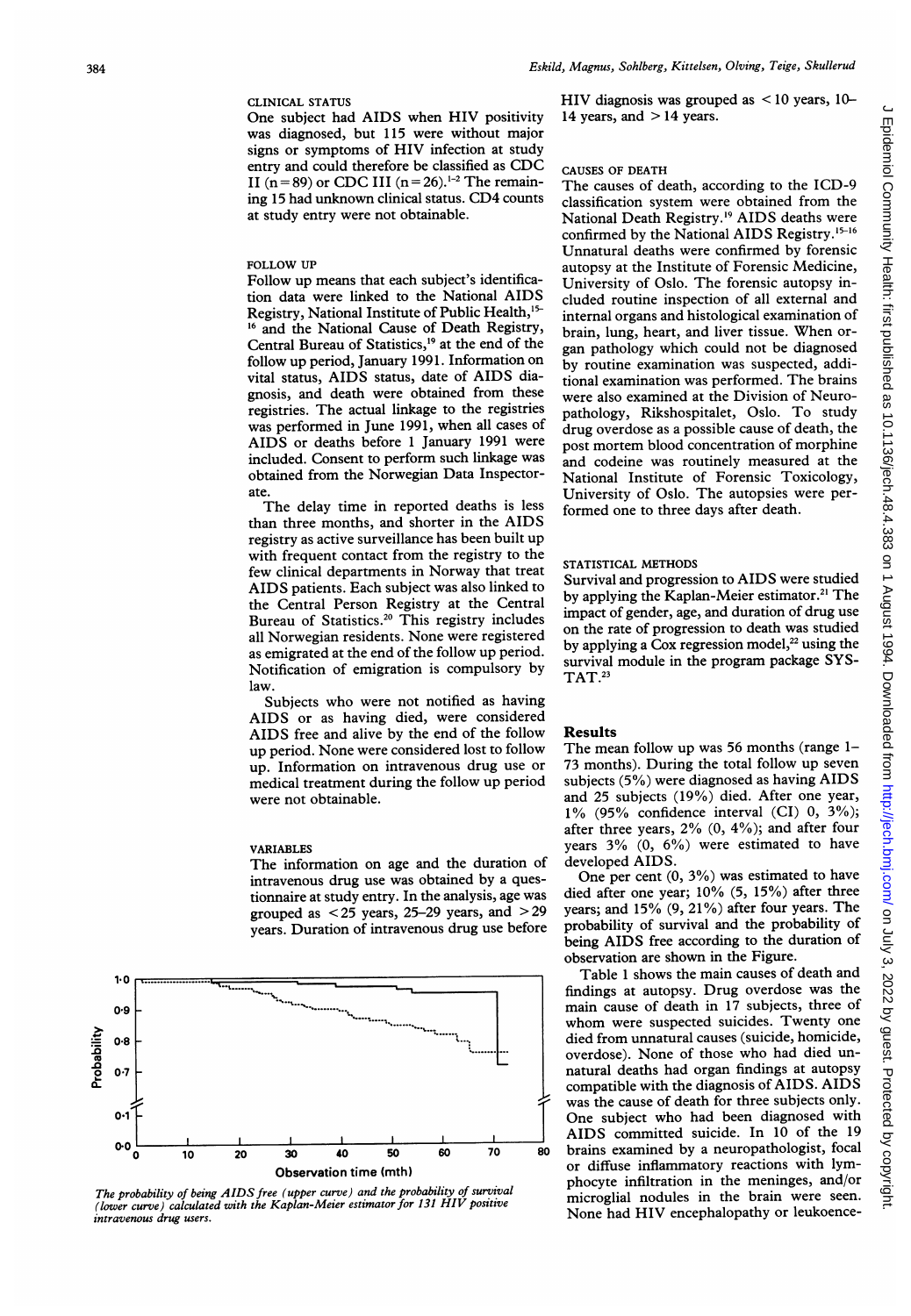Table <sup>1</sup> Causes of death, organ findings, and drug concentrations at autopsy for the 25 subjects who died

|               | Main cause of death        | Forensic<br>autopsy | Organ finings at autopsy        | Post mortem drug concentrations |                          |
|---------------|----------------------------|---------------------|---------------------------------|---------------------------------|--------------------------|
| Subject<br>no |                            |                     |                                 | Morphine<br>(µmol/l)            | Codeine<br>$(\mu mol/l)$ |
| $1 - 3$       | <b>AIDS</b>                | No                  |                                 |                                 |                          |
| 4             | Liver failure              | No.                 |                                 |                                 |                          |
| 5             | Bicycle accident           | No                  |                                 |                                 |                          |
| 6             | Homicide                   | Yes                 | Meningitis                      | 0                               | 0                        |
| 7             | Suicide (jumped from roof) | No                  | Diagnosed with AIDS             |                                 |                          |
| 8             | Suicide (overdose)         | Yes                 | Vacular myelopathy              | $20.0$ (methadone)              | 0                        |
| 9             | Suicide (overdose)         | Yes                 | Myocarditis, hepatitis          | 70                              | 0                        |
| 10            | Suicide (overdose)         | Yes                 | Meningoencephalitis             | 20                              | $1-8$                    |
| 11            | Suicide (drowned)          | Yes                 | No pathology                    | 0.7                             | 0                        |
| 12            | Drug overdose              | Yes                 | No pathology                    | $1-5$                           | 0                        |
| 13            | Drug overdose              | Yes                 | No pathology                    | 0.9                             | 0                        |
| 14            | Drug overdose              | Yes                 | No pathology                    | 0.8                             | $\mathbf 0$              |
| 15            | Drug overdose              | Yes                 | Meningitis                      | 0.4                             | $1-2$                    |
| 16            | Drug overdose              | Yes                 | <b>Meningitis</b>               | 09                              | 0                        |
| 17            | Drug overdose              | Yes                 | <b>Meningitis</b>               | 0                               | 2.3                      |
| 18            | Drug overdose              | Yes                 | Meningitis                      | 0.5                             | 0                        |
| 19            | Drug overdose              | Yes                 | Meningoencephalitis             | $1-4$                           | 0                        |
| 20            | Drug overdose              | Yes                 | Meningoencephalitis             | $1-4$                           |                          |
| 21            | Drug overdose              | Yes                 | Encephalitis                    | $1-2$                           | 0.2                      |
| 22            | Drug overdose              | Yes                 | Meningoencephalitis,            |                                 |                          |
|               |                            |                     | Inflammation of heart and lungs | 0.6                             | 0                        |
| 23            | Drug overdose              | Yes                 | Inflammation of liver           | 16                              | 0.2                      |
| 24            | Drug overdose              | Yes                 | Inflammation of liver           | $1-6$                           | $1-1$                    |
| 25            | Drug overdose              | <b>Yes</b>          | Inflammation of liver           | 0.9                             | 0                        |

| Table 2 Gender, age, and duration of intravenous drug |  |
|-------------------------------------------------------|--|
| use prior to study entry according to survival        |  |

|                                                              | Dead | Alive | Total |
|--------------------------------------------------------------|------|-------|-------|
| Gender:                                                      |      |       |       |
| Male                                                         | 17   | 65    | 82    |
| Female                                                       | 8    | 41    | 49    |
| Age at study entry $(y)$ :                                   |      |       |       |
| $25$                                                         |      | 37    | 44    |
| $25 - 29$                                                    | 7    | 53    | 60    |
| > 29                                                         | 11   | 16    | 27    |
| No of years of intravenous<br>drug use prior to study entry: |      |       |       |
| < 10                                                         | 4    | 34    | 38    |
| $10 - 14$                                                    | 14   | 35    | 49    |
|                                                              |      |       |       |
| >14                                                          | 7    | 37    | 44    |
| Total                                                        | 25   | 106   | 131   |

| Table 3 Relative risk of dying according to gender, age |  |
|---------------------------------------------------------|--|
| at study entry, and duration of intravenous drug use    |  |
| before study entry as estimated in a Cox regression     |  |
| model for 131 intravenous drug users                    |  |

|                                | Relative risk | (95% confidence<br>interval) |
|--------------------------------|---------------|------------------------------|
| Gender:                        |               |                              |
| Male                           | $1-3$         | (0.6, 3.2)                   |
| Female                         | $1-0$         |                              |
| Age at study entry $(y)$ :     |               |                              |
| $25$                           | 0.3           | (0.1, 0.9)                   |
| $25 - 29$                      | 0.3           | (0.1, 0.7)                   |
| > 29                           | $1-0$         |                              |
| No of years of intravenous     |               |                              |
| drug use prior to study entry: |               |                              |
| < 10                           | 0.9           | (0.3, 3.5)                   |
| $10 - 14$                      | 2.4           | (0.9, 6.4)                   |
| >14                            | 10            |                              |

phalopathy which is characteristic of HIV infection.24

The distribution of gender, age, and duration of intravenous drug use before HIV diagnosis according to survival is shown in table 2. Forty nine (37%) were female. The mean age at the time of HIV diagnosis was 26 years (range 16-40). The mean duration of intravenous drug use before HIV diagnosis was  $12.5$  years (range  $1-24$ ).

Gender was not associated with short survival, but being <sup>30</sup> years or more was (table 3). A duration of intravenous drug use of 10-14 years before HIV diagnosis was associated with short survival, although not significantly so.

# **Discussion**

In this study of HIV positive intravenous drug users, the rate of progression to death was estimated to be more rapid than the progression rate to AIDS. The main cause of death was drug overdose, and age more than 30 years at entry to the study was associated with a rapid progression to death.

It has been shown that morphine impairs lymphocyte reactivity and increases HIV replication.<sup>25-27</sup> These findings suggest a more rapid progression to AIDS among intravenous drug users than in homosexual men. The existing estimates of the progression to AIDS among intravenous drug users,<sup>10-14</sup> including the results from this study, are either equal to or slower than the estimates for homosexual men.<sup>28-29</sup> Four years after seroconversion,  $13\%$ (95% CI 7, 19%) of the homosexual men in the San Francisco hepatitis B vaccine trials were estimated to have developed AIDS.<sup>28</sup> That finding agrees with the estimates of the progression rate to AIDS among homosexual men whose time of seroconversion was known in the MACS study.29 In an Italian study of intravenous drug users, 17-8% were estimated to have AIDS after four years from seroconversion." In the later study, however, the mean follow up period was only 26 months.

In our study of intravenous drug users, however, only 3% (0, 6%) were estimated to have developed AIDS after four years. HIV seroconversion had occurred before study entry, and probably within three and a half years before enrolment.'8 Thus, the progression to AIDS after HIV diagnosis, as estimated in this study, represents <sup>a</sup> maximum estimate of the true progression rate to AIDS after HIV seroconversion. Age has been shown to be a cofactor of progression to AIDS.'2 The mean age in the men with <sup>a</sup> known time of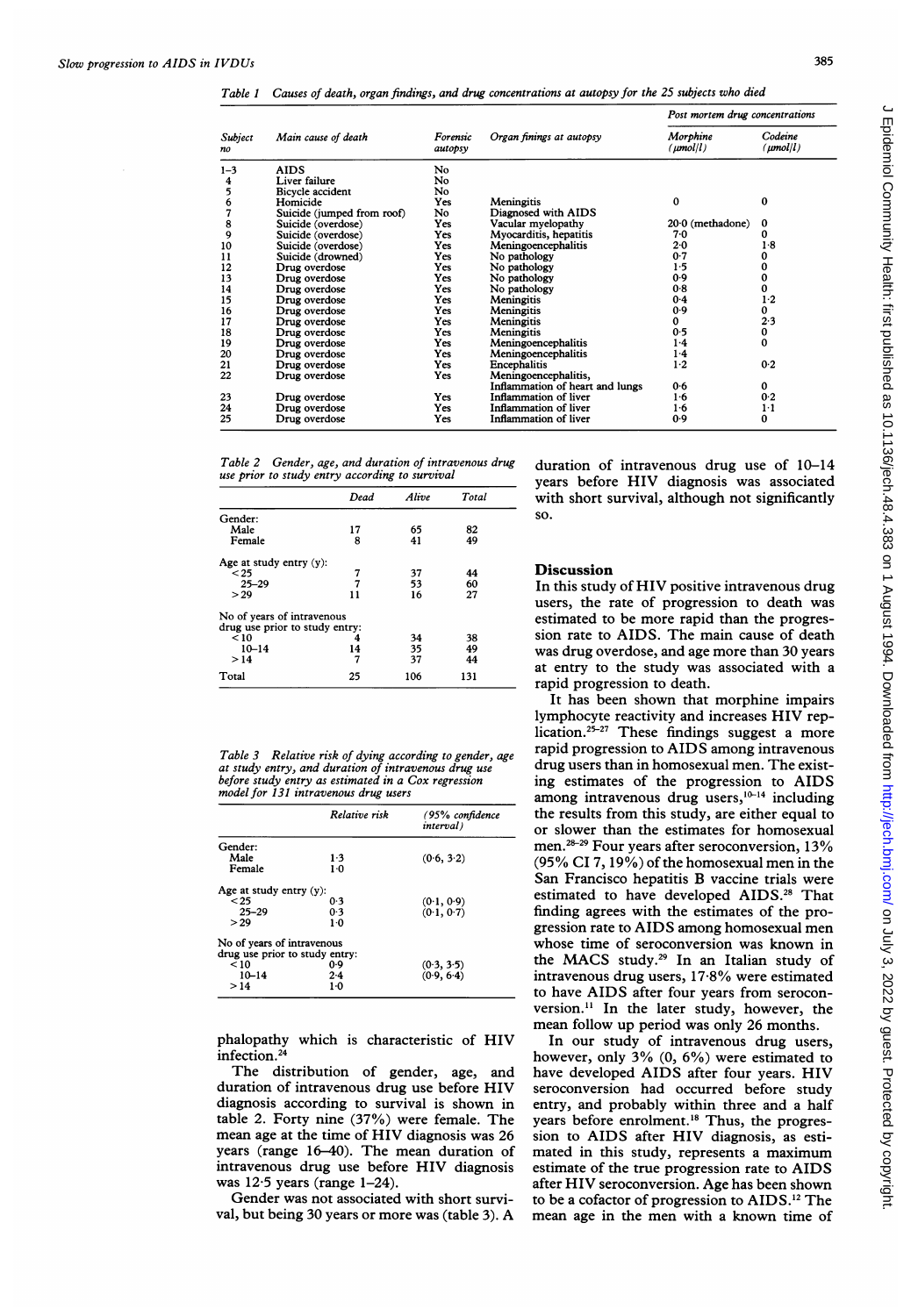seroconversion in the San Francisco hepatitis B vaccine trials was 30 years. In this study, the mean age was 26 years. It is unlikely that this difference in age can explain the difference in progression to AIDS.

Potential sources of bias in estimating the progression rate to AIDS have not been discussed a great deal in the published reports. Based on the design and the results of this study, the most important sources of bias selection bias in recruitment and in censoring, and underdiagnosis of AIDS - will be discussed.

Selection of subjects with slow HIV disease progression is unlikely to represent a major source of bias in this study, since most subjects are assumed to have been HIV infected less than two years before study entry. During the first two years after seroconversion very few are expected to develop AIDS. Before 1987 only two intravenous drug users had been diagnosed with AIDS in Norway.<sup>15-16</sup>

Selection bias in censoring might have occurred if HIV infection had been the underlying cause of death in those who died from causes unrelated to AIDS. A key concept in survival analysis, which is used for estimating the AIDS progression rate, is censoring. The subjects who die before developing AIDS, are considered as censored. In the analysis they are used as a part of the study population until censoring. An underlying assumption in the estimation of the progression rate to AIDS is that subjects who are censored have the same progression as the subjects who are not censored. Since unnatural death was the major cause of censoring in this study it could be postulated that such deaths may be attributed to HIV infection. The inflammatory reactions of the brain tissue, which were compatible with viral infection, may be associated with HIV disease. These findings have been seen more frequently in HIV positive than HIV negative intravenous drug users post mortem,<sup>30</sup> and have been associated with early brain changes in HIV infection.<sup>31</sup> The post mortem blood drug concentrations in all overdose deaths, however, were considered lethal. It is therefore uncertain whether the brain inflammation contributed to death. In an earlier study, higher post mortem drug concentrations were seen in HIV positive than HIV negative subjects who had died from drug overdose  $(1.05 \mu \text{mol/l}$  versus  $0.77 \mu \text{mol/l}.$ <sup>3</sup> The tolerance to drugs and the prevalence of brain pathology in HIV positive intravenous drug users who remain alive is not known. Thus, an association between unnatural deaths and HIV disease progression cannot be ruled out. AIDS, however, could not be diagnosed in any subject on the basis of autopsy findings.

Underdiagnosis of AIDS may have occurred in subjects who were alive at the end of the follow up. However, several health care workers and social workers were available to HIV positive intravenous drug users in health institutions, detoxification clinics, prisons, and in the streets of Oslo where these people usually gather. Thus, it is unlikely that a significant number have remained undiagnosed for <sup>a</sup> long period of time. The fact that none of those who died from unnatural causes and underwent autopsy had findings compatible with AIDS, supports this.

The reporting delay to the National AIDS Registry has been minimal. There are only five hospitals in Norway that treat AIDS patients. The communication between these hospitals and the National AIDS Registry has been on <sup>a</sup> regular monthly basis. At the end of the study period there was <sup>a</sup> total of 195 AIDS cases diagnosed in Norway, <sup>16</sup> of whom were intravenous drug users. Since there have been relatively few AIDS cases and few hospitals involved in the treatment, it is unlikely that diagnosed cases would remain unnotified for a long time.

Unnotified AIDS cases might, however, have occurred if several subjects in the study population had developed AIDS while living abroad and had not returned to Norway. This is unlikely since medical care is free and the welfare system is well developed for intravenous drug users in Norway.

The proportion estimated as dead in this study equals the proportion estimated with AIDS in studies of homosexual men.<sup>28-29</sup> As discussed above, it is unlikely that a significant number of deaths in this study could be attributed to AIDS. It must also be kept in mind that the follow up period in this study starts with the date of HIV diagnosis and not with the date of seroconversion. Hence, the proportion estimated with AIDS or as dead represents <sup>a</sup> maximum estimate.

Despite different sources of bias that may have caused an underestimate of the progression rate to AIDS, the main finding in this study suggests <sup>a</sup> slow progression to AIDS among HIV infected intravenous drug users in Norway. Observed differences in the progression rate to AIDS between groups should encourage further studies of cofactors of HIV disease progression.

We are grateful to clinicians in Norway who have diligently reported all AIDS cases. We are also grateful to the employees of the National AIDS and the National Death Registries who have helped us in data collection and to the employees at the National Institute of Forensic Toxicology for the analysis of post mortem drug concentrations. This study was supported by the Norwegian Research Council for Science and the Humanities and approved by the Norwegian Data Inspectorate.

- 1 Centers for disease control: Acquired Immunodeficiency<br>syndrome (AIDS) United States. MMWR 1982;31:<br>507–14.
- Centers for disease control: Revision of the CDC surveil-
- 
- 
- lance case definition of the acquired immunodeficiency<br>
syndrome. *MMWR* 1987;36:3-15.<br>
3 Kholoud P, McCormick A, Tillett HE. Death in HIV<br>
infected persons without AIDS. Proceedings of the VIIth<br>
thermational Conference
- 6 Stoneburner RL, Des Jarlais DC, Benezra D, et al. A larger<br>spectrum of severe HIV-1-related disease in intravenous<br>drug users in New York city. Science 1988;242:916-19.<br>7 Buehler JW, Devine OJ, Berkelman RL, Chevarley FM
- Impact of the human immunodeficiency virus epider mortality trends in young men, United States. Am J Public<br>Health 1990;80:1080–6.
- 8 McCormick A. Trends in mortality statistics in England and
- Wales with particular reference to AIDS from 1984 to<br>April 1987. BMJ 1988;296:1289-92.<br>9 McCormick A. Excess mortality associated with the HIV<br>epidemic in England and Wales. BMJ 1991;302:1375-6.